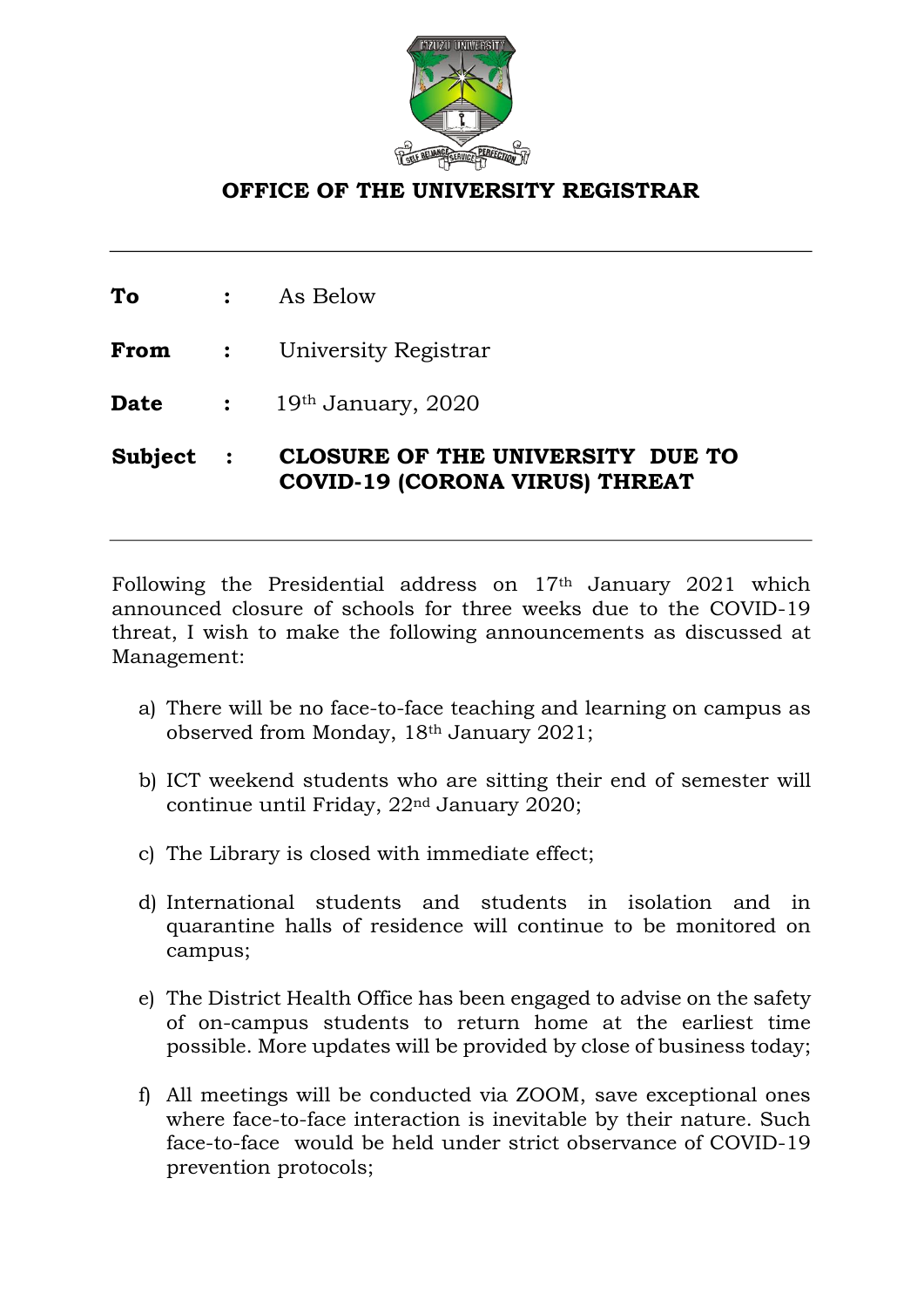- g) All staff are required to work from home. Those in essential service such as Administration, Finance, Clinic, Security, Projects and Estates, Transport are required to work in shifts;
- h) Academic staff are encouraged to continue engaging with students through emergency remote teaching (ERT) methods;
- i) On-campus facilities serving liquor and meals shall ensure adherences to hours of operation as directed by Government;
- j) All Satellite Learning Centres in Karonga, Lilongwe, Balaka and Mulanje and Mzuzu Main Hub are closed and will not serve students during the closure;
- k) The University will undertake to fumigate and disinfect campus facilities in preparation for the resumption of academic activities as will be expected on 8th February 2021 subject to confirmation by Government.

Please note that this is not a holiday and we are all assumed to be working either from home and on campus.

It is expected that academic activities will resume on Monday, 8th February 2021.

Updates will be provided as more information becomes available and as further consultations are taking place.

Mzuzu University appeals to all students, staff and members of the University community to observe all preventive measures on-campus and off-campus.

## *Protect Yourself and Protect Others!!*

tower

**YONAMU NGWIRA UNIVERSITY REGISTRAR**

Distribution:

Director of Research Director of Studies University Librarian Director of Finance and Investments Deans of Faculty Deputy Deans Dean of Students Directors Deputy Directors University Internal Auditor